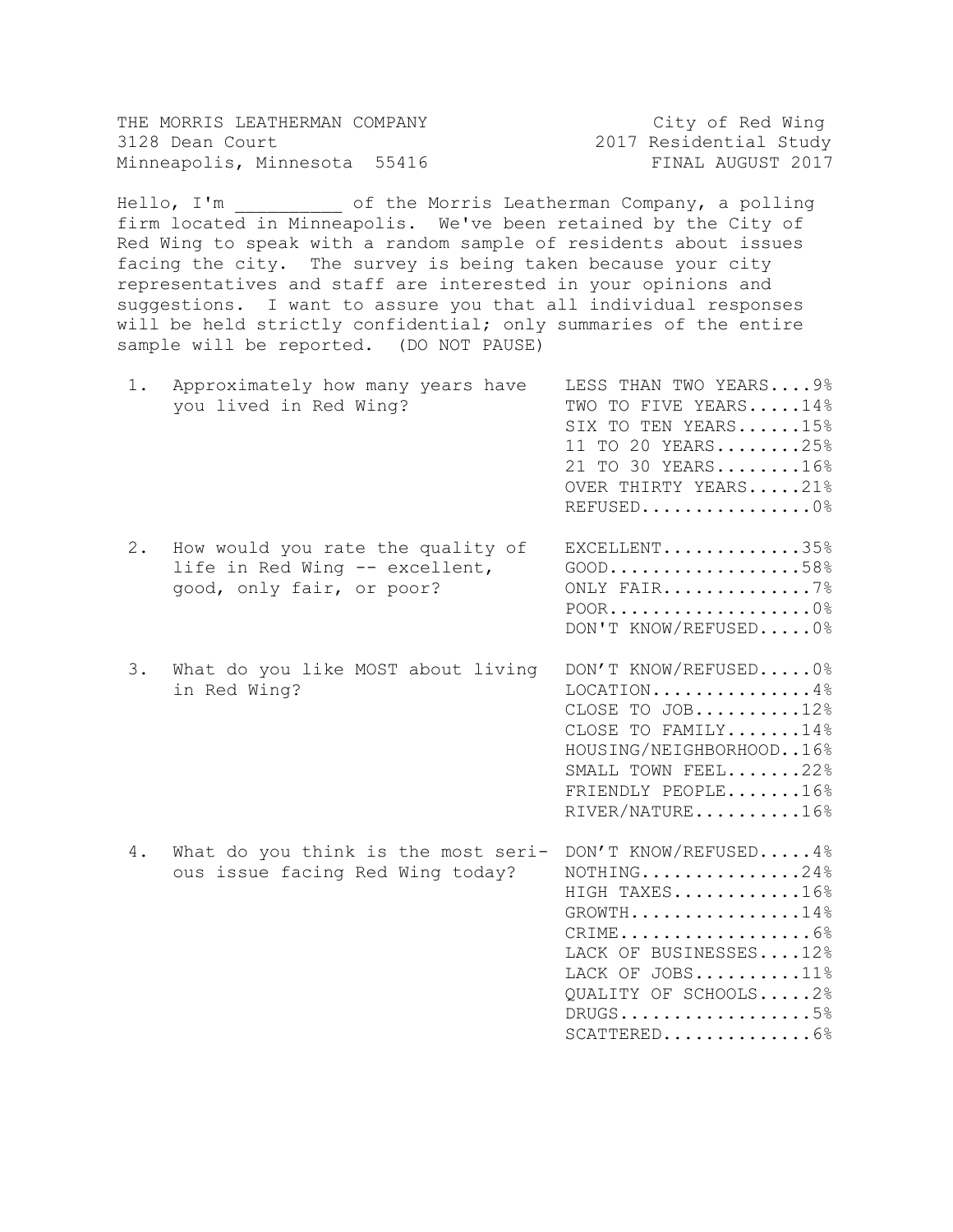| 5. | How would you rate Red Wing as a<br>a place to raise children - excel-<br>lent, good, only fair, or poor? | EXCELLENT31%<br>$GOOD$ 54%<br>ONLY FAIR $11\%$<br>DON'T KNOW/REFUSED4% |
|----|-----------------------------------------------------------------------------------------------------------|------------------------------------------------------------------------|
| 6. | And, how would you rate Red Wing<br>as a place to retire -- excellent,<br>good, only fair, or poor?       | EXCELLENT39%<br>$GOOD$ 52%<br>ONLY FAIR6%<br>DON'T KNOW/REFUSED2%      |
| 7. | Would you recommend living in Red<br>Wing to others?                                                      | YES80%<br>$NO.$ 13%<br>DON'T KNOW/REFUSED7%                            |

IF A RESPONSE IS GIVEN, ASK: (N=373)

8. Why do you feel that way?

SMALL TOWN FEEL, 17%; FRIENDLY, 13%; PLACE TO RAISE FAMILY, 5%; SAFE, 12%; QUIET, 16%; PLACE TO RETIRE, 2%; LACK OF JOBS, 3%; LACK OF RECREATION, 3%; NEED RETAIL, 2%; GOOD SENSE OF COMMUNITY, 5%; BEAUTIFUL NATURE, 9%; HISTORIC, 3%; LACK OF ENTERTAINMENT, 2%; HIGH TAXES, 3%; SCATTERED, 6%.

9. How would you rate the general EXCELLENT.............32% sense of community among Red Wing GOOD...................65% residents -- excellent, good, only ONLY FAIR..............2% fair, or poor? POOR...................1% DON'T KNOW/REFUSED.....0%

IF "ONLY FAIR" OR "POOR," ASK: (n=12)

10. How could the City improve the sense of community among residents?

UNSURE, 33%; CITY EVENTS, 17%; NEIGHBORHOOD EVENTS, 25%; NEW RESIDENT EVENTS, 25%.

| welcomed in Red Wing? |  | $NO$ 2%              |  |
|-----------------------|--|----------------------|--|
|                       |  | DON'T KNOW/REFUSED1% |  |

IF "NO," ASK: (n=7)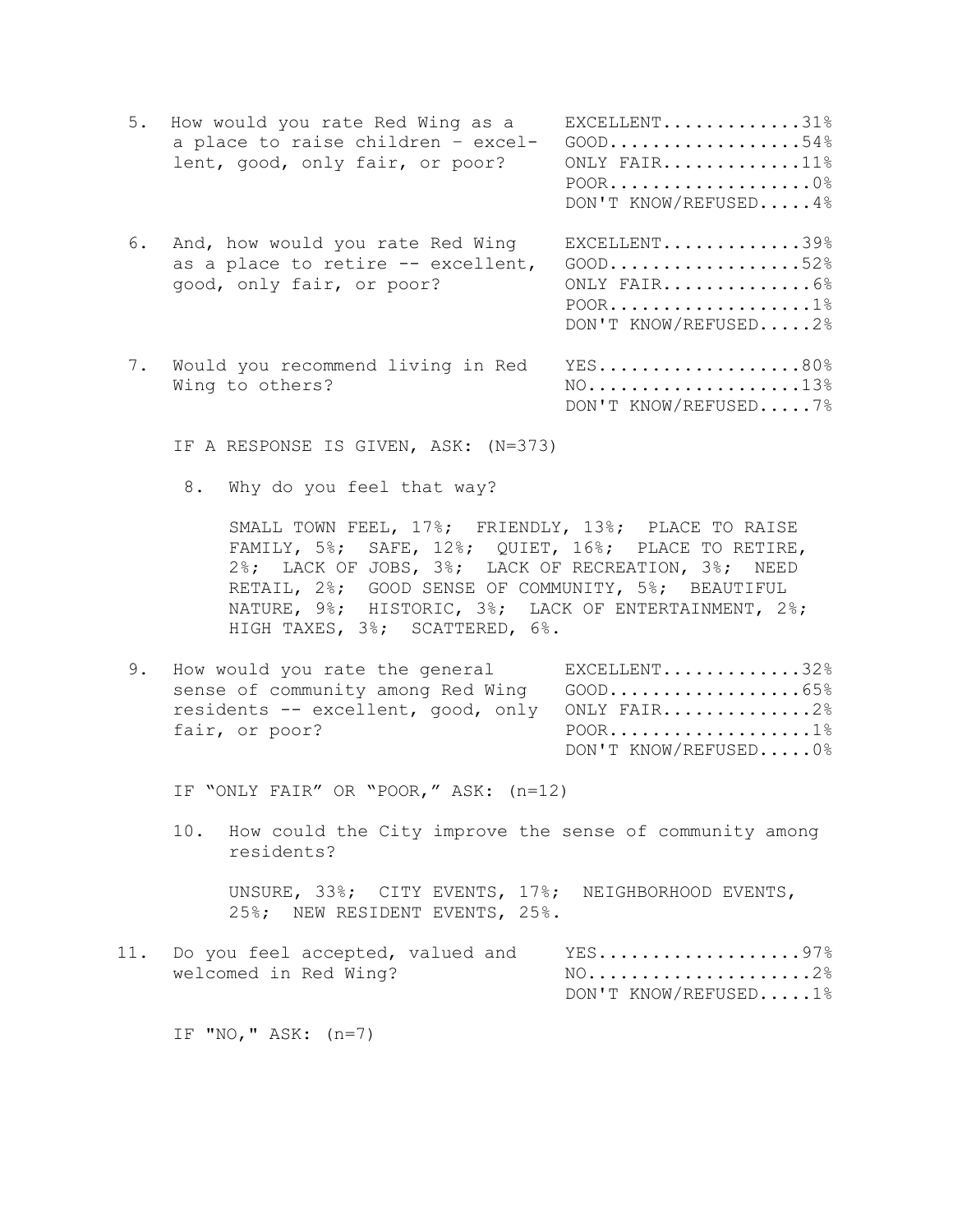12. Why do you feel that way?

CITY DOESN'T LISTEN, 29%; NO SENSE OF COMMUNITY, 29%; NO CONNECTION AMONG RESIDENTS, 14%; NEWCOMERS NOT VALUED, 14%; OLDER RESIDENTS NOT VALUED, 14%.

- 13. Do you have contact with your nei- NO....................13% ghbors on a frequent basis? (IF YES/1 TO 3............53% "YES," ASK:) Do you have frequent YES/4 TO 8............28% contact with 1 to 3 neighbors, 4 YES/MORE THAN 8......... 6% to 8 neighbors or more than 8 DON'T KNOW/REFUSED..... 0% neighbors?
- 14. How often do you and your neighbors A LOT.................26% do favors for each other – a lot, SOMETIMES.............47% sometimes, rarely or never? RARELY................19% NEVER.................7% DON'T KNOW/REFUSED.....1%

Continuing....

15. What aspects, if any, of the community should be fixed or improved in the future?

UNSURE, 14%; NOTHING, 28%; NOT ENOUGH RETAIL, 11%; LACK OF JOBS, 6%; LESS CRIME, 4%; QUALITY OF SCHOOLS, 7%; LACK OF RECREATION FACILITIES, 3%; MORE CITY EVENTS, 2%; MORE PEDESTRAIN FRIENDLY, 2%; DRUG USE, 3%; ROAD MAINTENANCE, 2%; LESS ROAD CONSTRUCTION, 2%; LIMIT GROWTH, 2%; SCATTERED, 14%.

16. What, if anything, is currently missing from Red Wing which would greatly improve the quality of life for residents?

UNSURE, 11%; NOTHING, 34%; SHOPPING MALL, 16%; JOBS, 6%; PUBLIC TRANSIT, 2%; RECRATION FACILITIES, 4%; ENTERTAINMENT, 8%; YOUTH ACTIVITIES CENTER, 4%; SENIOR CENTER, 3%; AFFORDABLE HOUSING, 3%; SOCIAL SERVICES, 3%; COMMUNITY CENTER, 2%; CITY EVENTS, 2%; SCATTERED, 2%.

Now, I would like to read you a list of characteristics of a community. For each one, please tell me if you think Red Wing currently has too many or too much, too few or too little, or about the right amount.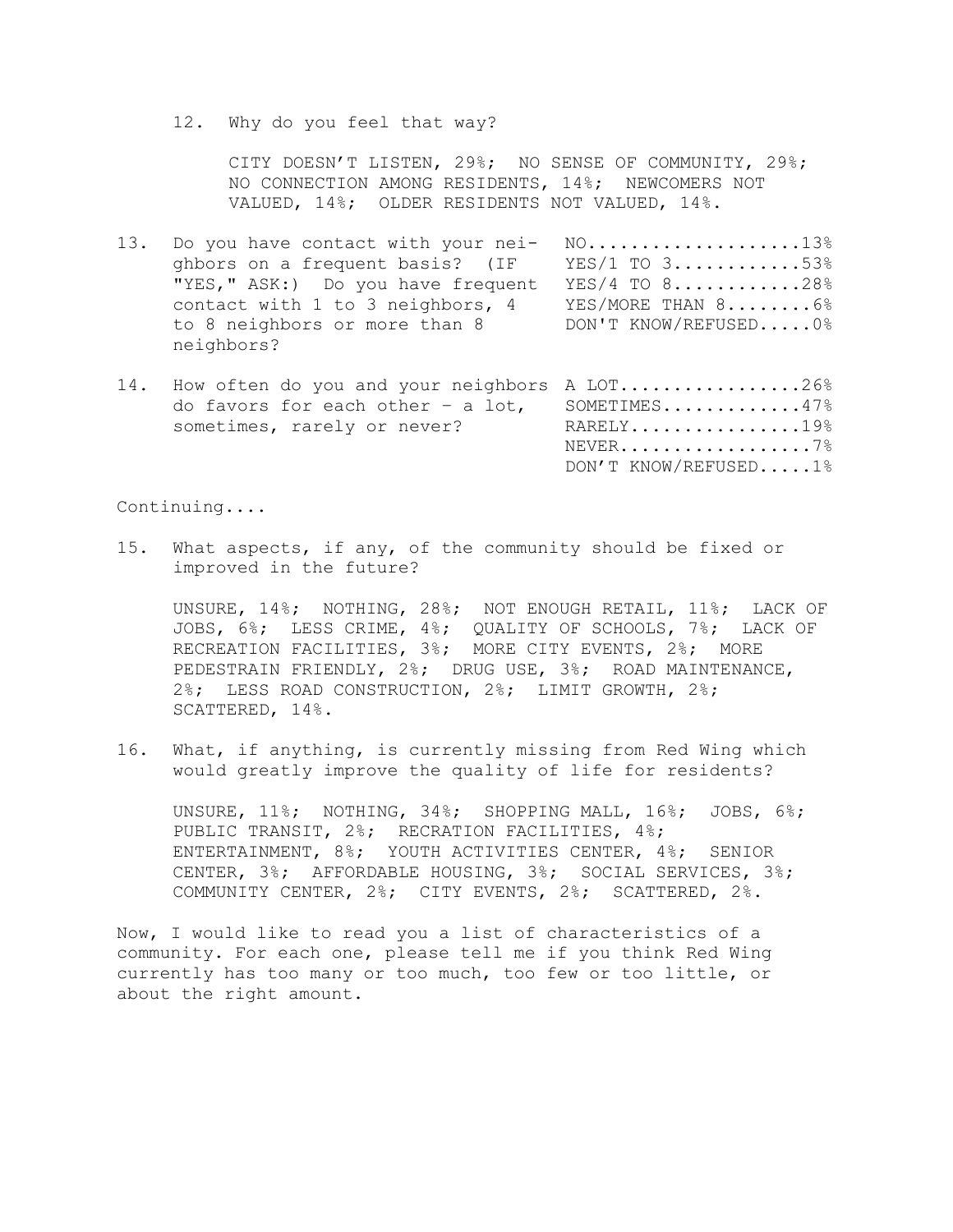|     |                                     | MANY           | FEW/ | ABOUT | DK/            |
|-----|-------------------------------------|----------------|------|-------|----------------|
|     |                                     | MUCH           | LITT | RIGHT | <b>REF</b>     |
|     |                                     |                |      |       |                |
| 17. | housing people can afford?          | 8 <sup>°</sup> | 22%  | 69%   | $1\%$          |
| 18. | apartments?                         | 14%            | 23%  | 62%   | 2 <sup>°</sup> |
| 19. | parks and open spaces?              | 15%            | 6%   | 80%   | 0 <sup>°</sup> |
| 20. | trails and bikeways?                | 19%            | 8%   | 74%   | 0 <sup>°</sup> |
| 21. | entertainment opportunities?        | 4%             | 42%  | 53%   | $1\%$          |
| 22. | Dining opportunities?               | $9\%$          | 27%  | 64%   | 0 <sup>°</sup> |
| 23. | Affordable childcare?               | 3 <sup>°</sup> | 21%  | 50%   | 27%            |
| 24. | Preschool programs?                 | 3 <sup>°</sup> | 19%  | 52%   | 27%            |
| 25. | Affordable health care services?    | $3\%$          | 25%  | 69%   | $4\%$          |
| 26. | Mental health services?             | $4\%$          | 15%  | 64%   | 18%            |
| 27. | Job training programs?              | 3%             | 25%  | 50%   | 23%            |
| 28. | Lifelong learning opportunities for |                |      |       |                |
|     | adults?                             | 2%             | 4%   | 80%   | 15%            |

IF "TOO FEW/LITTLE" IN QUESTION #28, ASK: (n=15)

29. What additional lifelong learning opportunities would you like to see in Red Wing?

NURSING, 7%; TECHNOLOGY, 13%; LIBERAL ARTS, 7%; AREA HISTORY, 7%; HOBBY, 13%; VOCATIONAL, 13%; ECO-LIVING, 13%; HEALTH AND WELLNESS, 13%; FINANCIAL PLANNING, 13%.

30. Are you satisfied with housing op- YES....................95% tions for you and your family? NO.........................5% DON'T KNOW/REFUSED.....0%

IF "NO," ASK: (n=19)

31. What housing options would you like to see offered in Red Wing?

SENIOR, 11%; STARTER HOMES, 11%; MID-RANGE, 11%; HIGH END, 5%; AFFORDABLE, 26%; LOW-INCOME, 11%; APARTMENTS, 5%; BIGGER LOTS, 11%; RENTAL HOMES, 11%.

As you may know, Red Wing's population has grown very modestly from 16,115 in 2000 to 16,445 in 2015.

| 32. Has Red Wing's population growth | TOO SLOW21%          |
|--------------------------------------|----------------------|
| been too slow, too fast or about     | ABOUT RIGHT66%       |
| right?                               | TOO FAST11%          |
|                                      | DON'T KNOW/REFUSED1% |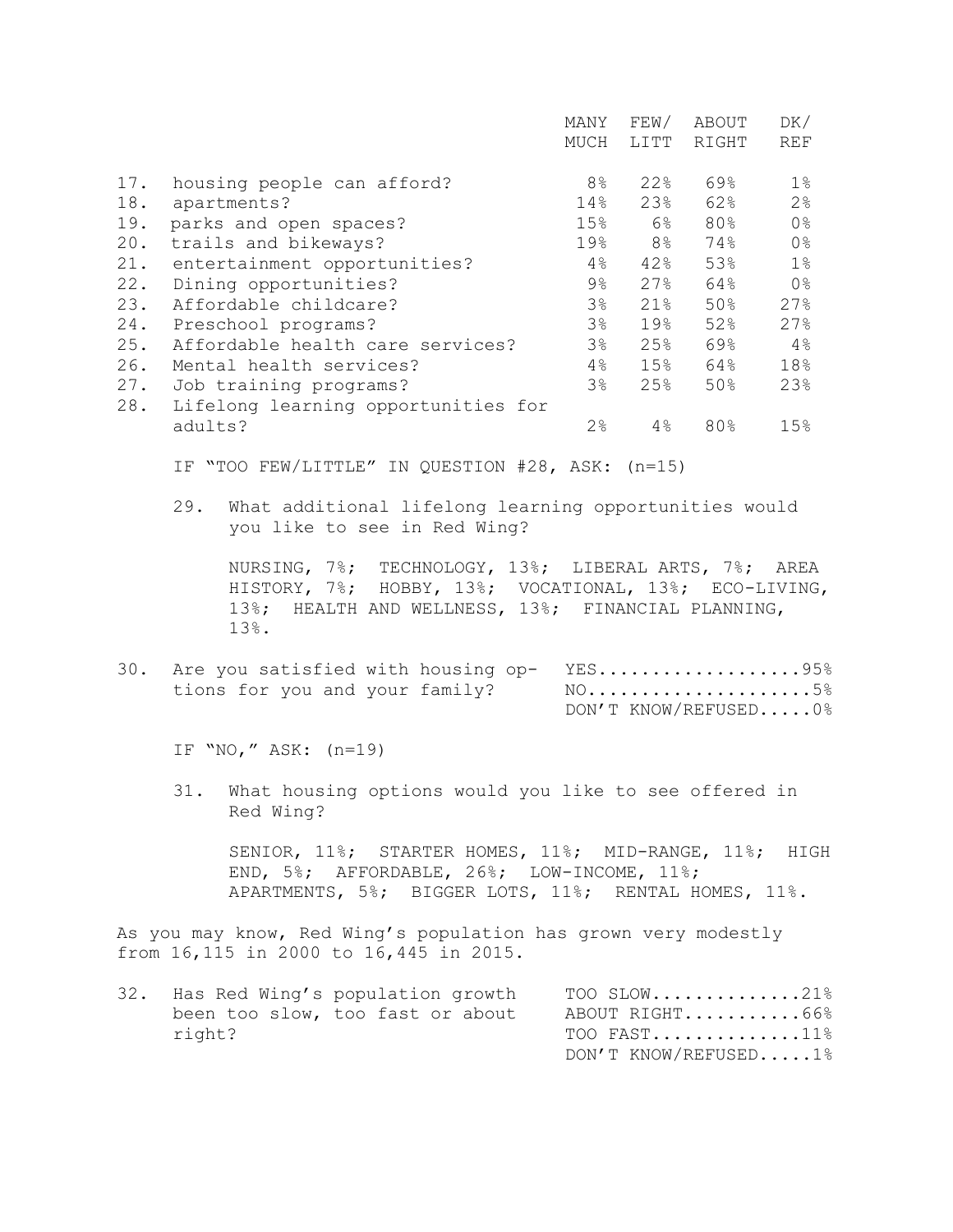33. Do you support or oppose City STRONGLY SUPPORT......25% actions and policies that would SUPPORT..............41% encourage greater population growth? OPPOSE................15% (WAIT FOR RESPONSE) Do you feel s STRONGLY OPPOSE.......13% trongly that way? DON'T KNOW/REFUSED.....7%

Moving on....

34. Have you or anyone in your household YES..................47% attended an arts, history, or cul- NO.....................53% tural event in Red Wing during the DON'T KNOW/REFUSED.....0% past year?

IF "YES," ASK: (n=187)

35. What type of event did you attend?

UNSURE, 2%; WINE HARVEST, 2%; RIVER CITY DAYS, 20%; ART FAIR, 24%; HOLIDAY STROLL, 3%; ART DEMONSTRATION, 5%; MUSEUM, 6%; CONCERTS, 6%; HISTORICAL SOCIETY, 4%; SHELDON THEATER, 8%; NATIVE AMERICAN EVENT, 9%; AGRICULTURAL EVENTS, 2%; SCATTERED, 9%.

IF "NO," ASK:

36. Why have you not attended any of these types of events?

UNSURE, 1%; NOT AWARE, 9%; AGE/HEALTH, 16%; NO INTEREST, 32%; NO TIME, 40%; SCATTERED, 2%.

- 37. Do you agree or disagree, the City STRONGLY AGREE........17% should support efforts to make more AGREE.................54% arts and cultural experiences DISAGREE..............12% available to residents? (WAIT FOR STRONGLY DISAGREE......5% RESPONSE) Do you feel strongly that DON'T KNOW/REFUSED....12% way?
- 38. Thinking about arts, history, or cultural events, what, if anything, do you think is missing in Red Wing?

UNSURE, 21%; NOTHING, 57%; ETHNIC FESTIVALS, 2%; ARTS EVENTS, 2%; NATIVE AMERICAN EVENTS, 3%; CONCERTS, 2%; YOUTH TALENT SHOWS, 3%; HOBBY CLASSES, 2%; SCATTERED, 8%.

Turning to city services....

I would like to read you a list of a few city services. For each one, please tell me whether you would rate the quality of the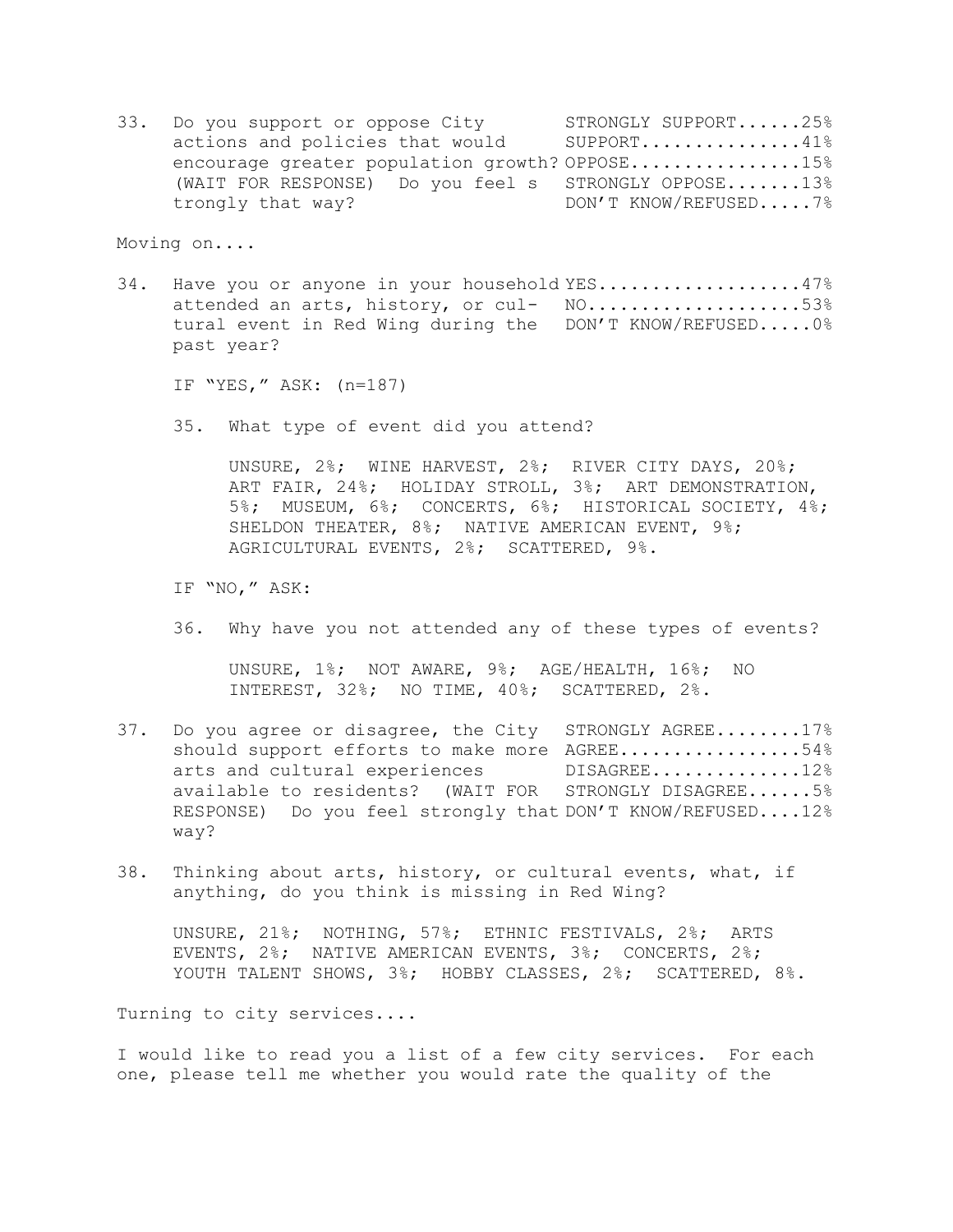service as excellent, good, only fair, or poor? If you have no opinion, just say so....

|     |                                    | <b>EXC</b> | GOO                 | FAI            | POO            | <b>DKR</b>     |
|-----|------------------------------------|------------|---------------------|----------------|----------------|----------------|
| 39. | Police protection?                 | 50%        | $44\,$ $^{\circ}\,$ | 6%             | 0%             | $1\%$          |
| 40. | Fire protection?                   | 58%        | 35%                 | $1\%$          | $0\,$ %        | $7\%$          |
| 41. | 911 emergency dispatch service?    | 53%        | $40\%$              | 2%             | 0%             | $6\%$          |
| 42. | Ambulance service?                 | 51%        | 42%                 | $1\%$          | $0\,$ %        | $6\%$          |
| 43. | Animal control?                    | 31%        | 63%                 | 4%             | $1\%$          | 2 <sup>°</sup> |
| 44. | Building inspection?               | 28%        | 58%                 | $1\%$          | 0%             | 13%            |
| 45. | Community planning and zoning?     | 27%        | 58%                 | $6\%$          | $1\%$          | 9%             |
| 46. | Accommodation and control of storm |            |                     |                |                |                |
|     | water run-off?                     | 32%        | 60%                 | 5%             | 0%             | $4\%$          |
| 47. | Water and sanitary sewer services? | 27%        | 67%                 | 4%             | $1\%$          | $1\%$          |
| 48. | Snow plowing?                      | 32%        | 57%                 | 8%             | $2\,$          | $2\frac{6}{6}$ |
| 49. | Pavement repair and patching on    |            |                     |                |                |                |
|     | city streets?                      | 22%        | 61%                 | 14%            | 3%             | $1\%$          |
| 50. | Park maintenance?                  | 30%        | 68%                 | $2\frac{6}{6}$ | 0%             | 0 <sup>°</sup> |
| 51. | Trail maintenance?                 | 37%        | 61%                 | 2%             | $0\,$ %        | $1\%$          |
| 52. | Sidewalk maintenance?              | 32%        | 62%                 | 5 <sup>°</sup> | $1\%$          | $1\%$          |
| 53. | Library services?                  | 29%        | 60%                 | 4%             | 0%             | $7\%$          |
| 54. | Recreational services and          |            |                     |                |                |                |
|     | programs?                          | 30%        | 63%                 | 4%             | $1\%$          | 3%             |
| 55. | Park security?                     | 31%        | 58%                 | 2 <sup>°</sup> | 0%             | 10%            |
| 56. | Cemeteries?                        |            | 31% 62%             | 0 <sup>°</sup> | 0%             | $7\%$          |
| 57. | Recycling service?                 | 43%        | 53%                 | 2 <sup>°</sup> | 0%             | 2%             |
| 58. | Garbage collection?                | 42%        | 55%                 | 3%             | 0 <sup>°</sup> | $1\%$          |

IF "ONLY FAIR" OR "POOR," ASK: (n=191)

59. Could you tell me one or two DON'T KNOW/REFUSED.....0% reasons for your rating? POOR STREET REPAIR....23%

SLOW RESPONSE........17% POOR DRINKING WATER....9% POOR SERVICE...........5% LOOSE ANIMALS..........7% POOR PLOWING.........10% HIGH COST.............2% INCONVENIENT HOURS.....5% NOT ENOUGH OFFERED.....9% NOT ENOUGH BUSINESSES..3% FLOODING.............5% SCATTERED............5%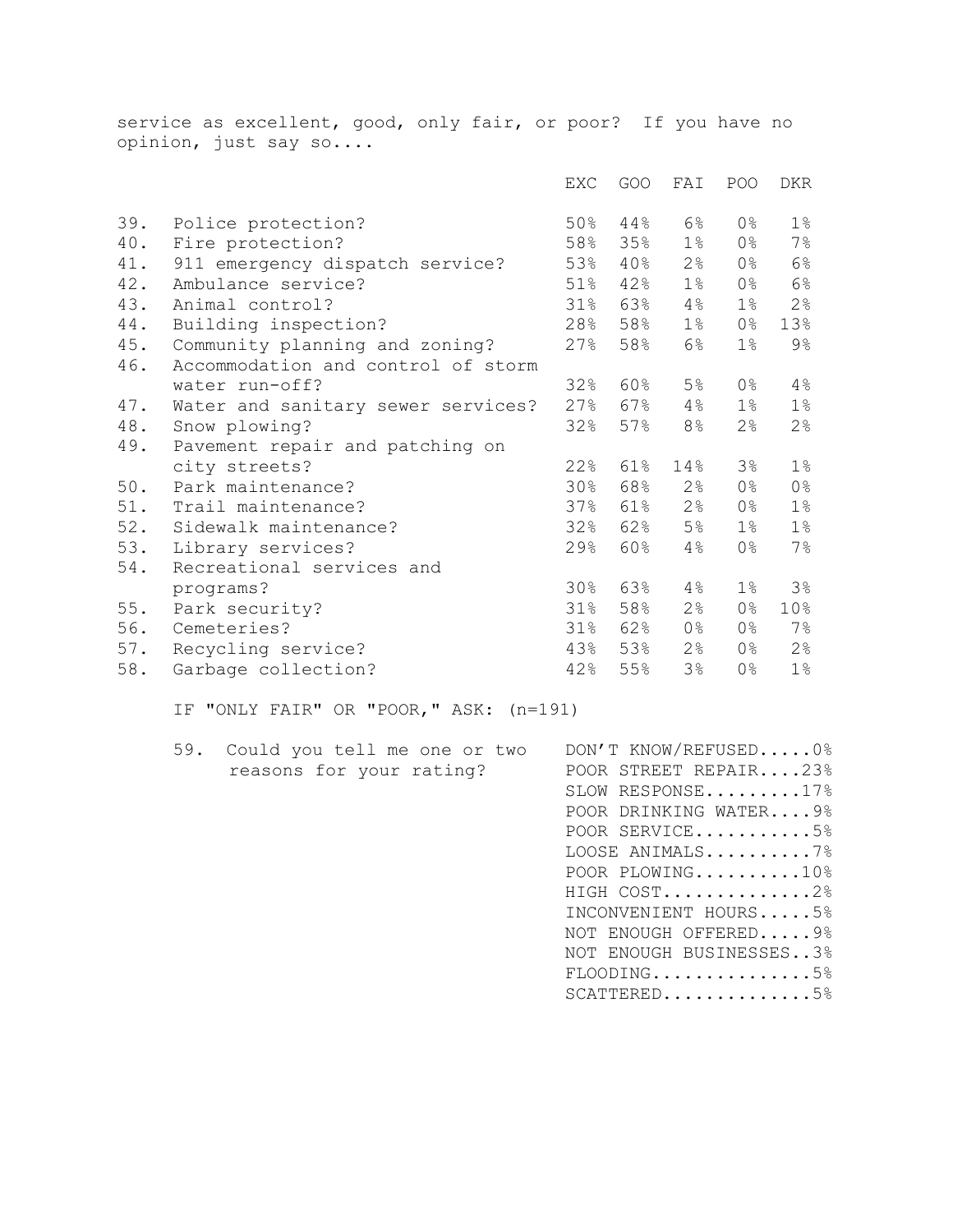60. When you consider the city portion EXCELLENT.............14% of property taxes you pay and the GOOD..................72% quality of city services you re- ONLY FAIR.............10% ceive, would you rate the general POOR....................2% value of city services as excel- DON'T KNOW/REFUSED.....3% lent, good, only fair, or poor?

As you may know, the City share of the property tax is about 48 percent.

Moving on....

61. Other than voting, do you feel YES...................81% that if you wanted to, you could  $N0$ ......................11% have a say about the way things DON'T KNOW/REFUSED.....8% are run in this community?

IF "NO," ASK: (n=44)

62. Why do you feel you don't have a say?

OWN AGENDA, 14%; DON'T KNOW HOW, 11%; LATE INFORMATION, 2%; DON'T LISTEN, 57%; ONE PERSON CAN'T MAKE A DIFFERENCE, 14%; LIMITED OPTIONS, 2%.

- 63. How much do you feel you know GREAT DEAL.............6% about the work of the Mayor and FAIR AMOUNT...........45% City Council  $-$  a great deal, a WERY LITTLE............37% fair amount, very little, or NOTHING...............12% nothing? DON'T KNOW/REFUSED.....0%
- 64. From what you know, do you approve STRONGLY APPROVE......12% or disapprove of the job the Mayor APPROVE...............54% and City Council are doing? (WAIT DISAPPROVE.............9% FOR RESPONSE) And, do you feel STRONGLY DISAPPROVE....2% strongly that way? DON'T KNOW/REFUSED....24%

IF A RATING IS GIVEN, ASK: (n=304)

65. Why do you feel that way?

IMPROVEMENTS MADE, 8%; WRONG PRIORITIES, 2%; TOO MANY ISSUES, 2%; POOR SPENDING, 3%; NO PROBLEMS, 29%; GOOD COMMUNICATION, 6%; LISTEN, 17%; DO WHAT IS BEST FOR RESIDENTS, 13%; GOOD COMMUNITY, 5%; GOOD GROWTH, 5%; DON'T LISTEN, 5%; NEED MORE JOBS, 2%; SCATTERED, 3%.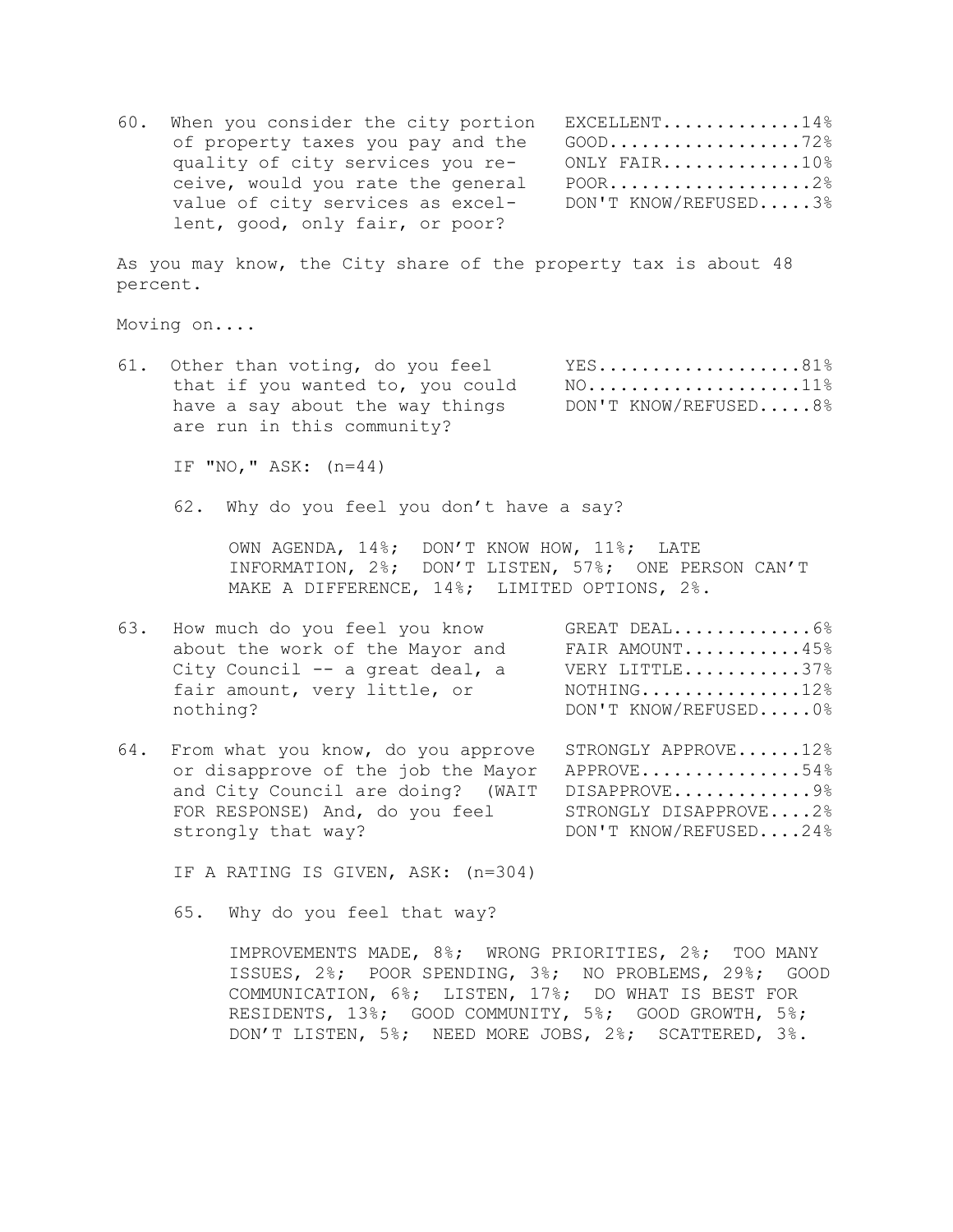| 66. | How much first-hand contact have<br>you had with Red Wing City<br>employees -- quite a lot, some,<br>very little, or none at all?             | QUITE A LOT6%<br>$SOME \ldots \ldots \ldots \ldots \ldots \ldots 46\%$<br>VERY LITTLE38%<br>NONE AT ALL10%<br>DON'T KNOW/REFUSED0% |
|-----|-----------------------------------------------------------------------------------------------------------------------------------------------|------------------------------------------------------------------------------------------------------------------------------------|
| 67. | From what you know, how would you<br>rate the job performance of Red Wing GOOD69%<br>City employees - excellent, good,<br>only fair, or poor? | EXCELLENT17%<br>ONLY FAIR9%<br>DON'T KNOW/REFUSED5%                                                                                |
| 68. | Do you think city staff work in<br>residents' best interests? (WAIT<br>FOR RESPONSE) Do you feel strongly<br>way?                             | STRONGLY YES25%<br>$YES$ 63%<br>$NO.$ 3%<br>STRONGLY $NO$ 1%<br>DON'T KNOW/REFUSED8%                                               |

IF "NO" OR "STRONGLY NO," ASK: (n=15)

69. Why do you feel that way?

SLOW ROAD REPAIR, 7%; RUDE, 13%; SLOW, 7%; DON'T WORK WELL WITH BUSINESS, 7%; OWN AGENDA, 40%; DON'T LISTEN, 27%.

Moving on....

Sustainability is defined as the ability to meet current needs without compromising the ability of future generations to meet their needs.

| 70. | How important do you think it is for VERY IMPORTANT45%<br>Red Wing to work to become more<br>sustainable - very important, some-<br>what important, not too important,<br>or not at all important? | SOMEWHAT IMPORTANT45%<br>NOT TOO IMPORTANT 7%<br>NOT AT ALL IMPORTANT3%<br>DON'T KNOW/REFUSED1% |
|-----|----------------------------------------------------------------------------------------------------------------------------------------------------------------------------------------------------|-------------------------------------------------------------------------------------------------|
| 71. | Do you think global climate change<br>or global warming should be recog-<br>nized by the City in its actions and NO11%<br>policies? (WAIT FOR RESPONSE) Do<br>you feel strongly that way?          | STRONGLY YES35%<br>$YES$ 51%<br>STRONGLY NO1%<br>DON'T KNOW/REFUSED3%                           |
| 72. | Do you support continued efforts by<br>the City to encourage the use of<br>renewable energy for businesses and<br>homes?                                                                           | YES92%<br>$NO. 2%$<br>DON'T KNOW/REFUSED6%                                                      |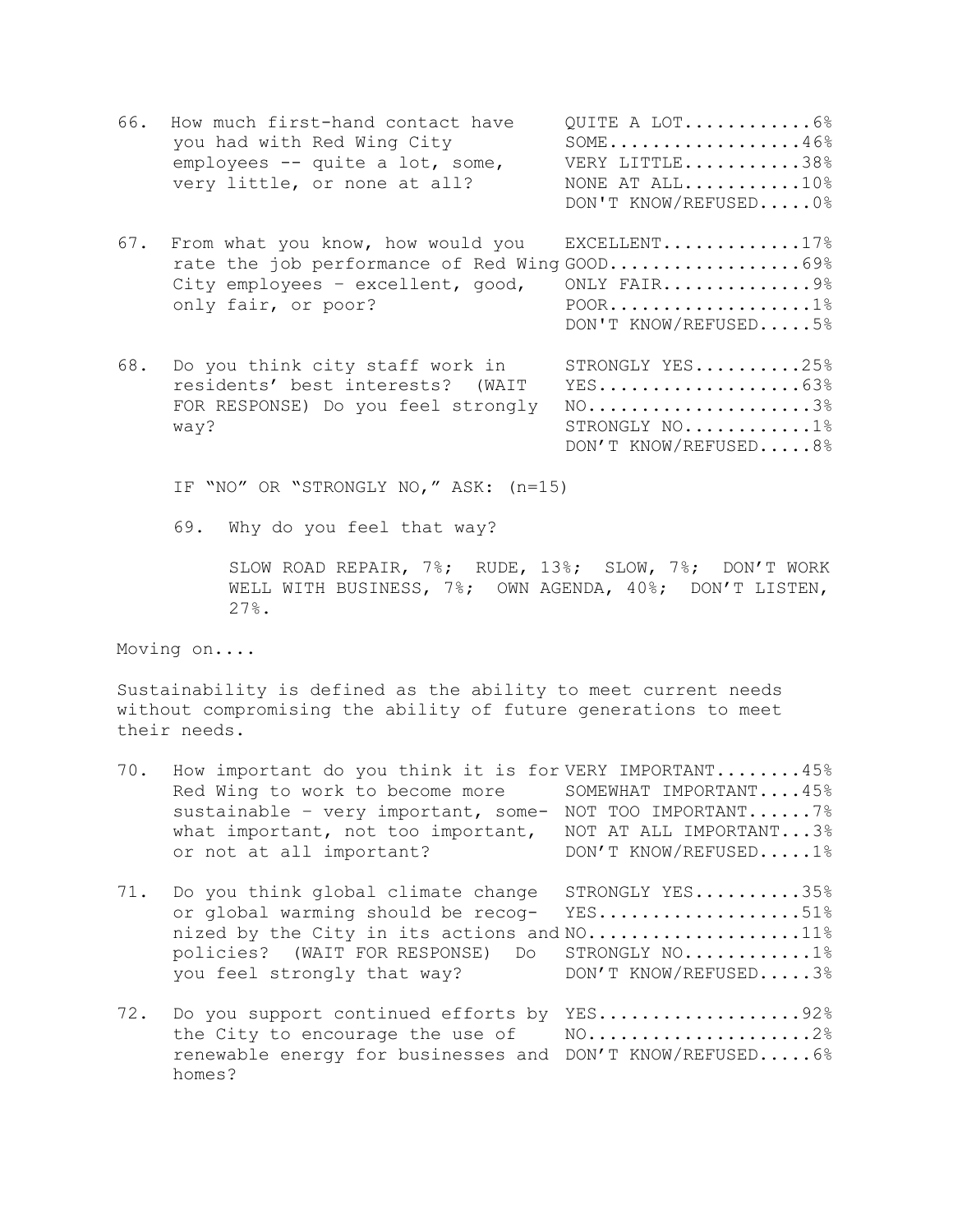73. Do you support or oppose efforts by STRONGLY SUPPORT......50% the City to preserve and conserve SUPPORT..............47% natural open space? (WAIT FOR RE- OPPOSE.................1% SPONSE) Do you feel strongly that STRONGLY OPPOSE........1% way? DON'T KNOW/REFUSED.....2% 74. How would you rate the parks and EXCELLENT.............39% trails in Red Wing -- excellent, GOOD...................54% good, only fair or poor? ONLY FAIR..............6% POOR...................0% DON'T KNOW/REFUSED.....1% 75. Do you feel the current mix of YES....................93% recreational facilities in Red Wing NO.....................6% meets the needs of your household DON'T KNOW/REFUSED.....1% members?

IF "NO," ASK: (n=25)

76. What recreational facilities or activities, if any, do you feel are missing in Red Wing?

UNSURE, 8%; ADULT SPORTS, 8%; SENIOR CENTER, 16%; YOUTH CENTER, 28%; COMMUNITY CENTER, 12%; ICE RINK 8%; ROLLER RINK, 12%; MORE TRAILS, 8%.

77. Are there any recreational active- DON'T KNOW/REFUSED.....0% ties for which you or members of NO......................71% your household regularly leave the LAKES/BOATING.........10% City because they are not available GOLF...................6% in Red Wing? (IF "YES," ASK:) What FITNESS CENTER.........4% activities? SPORTS LEAGUES.........7% SCATTERED.............3%

It is recommended people get at least thirty minutes of physical activity five days a week. Now, consider your amount of physical activity....

78. Do you think the community can do YES...................17% anything to increase your amount of NO.....................81% physical activity? DON'T KNOW/REFUSED.....2%

IF "YES," ASK: (n=66)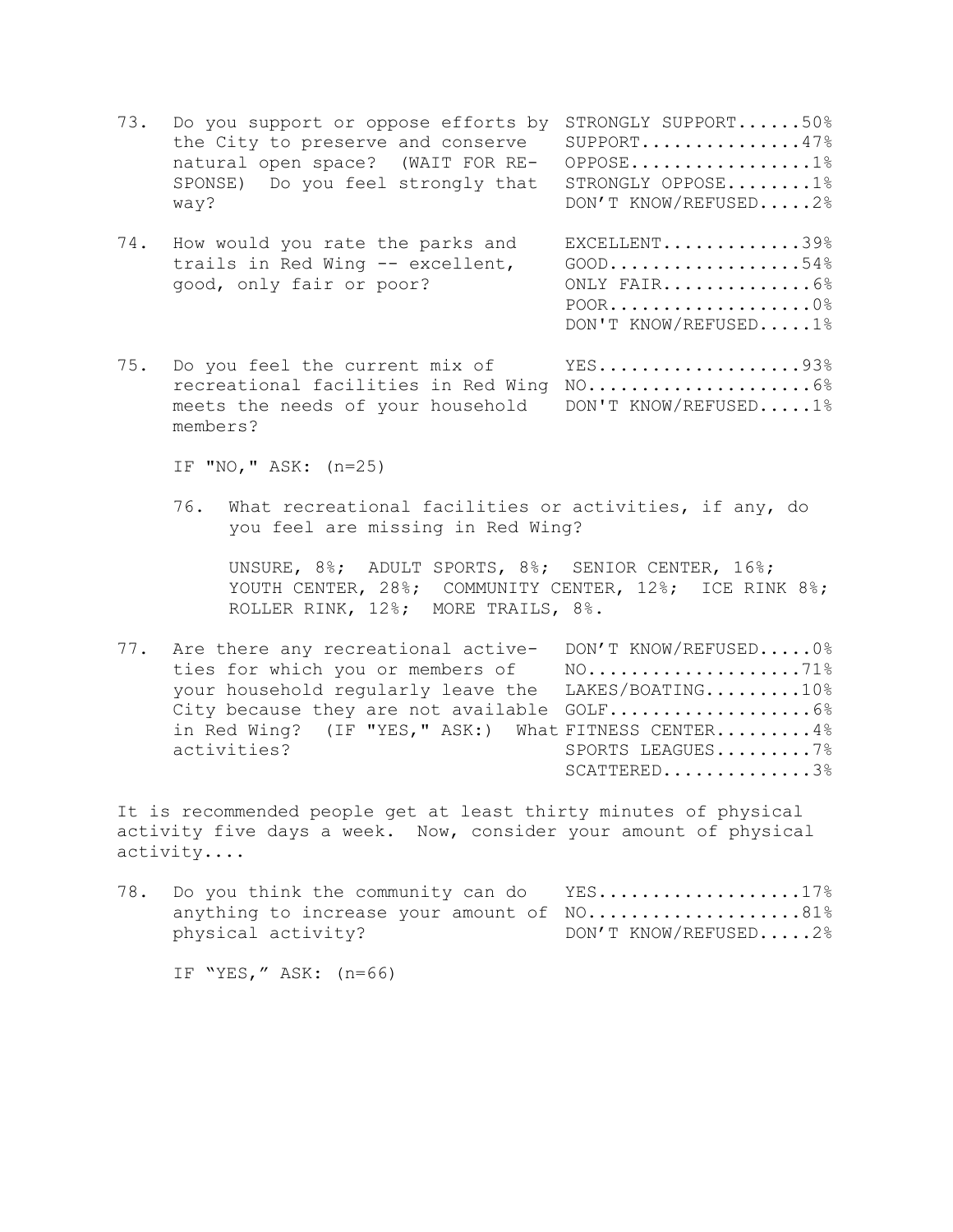79. What would you suggest?

UNSURE, 2%; SENIOR FITNESS, 6%; ADULT SPORTS, 8%; FITNESS CLASSES, 6%; PARK ACTIVITIES, 3%; WALKING/RUNNING EVENTS, 12%; WATER FITNESS, 2%; COMMUNITY CENTER, 14%; PUBLIC TRANSIT TO PARKS/TRAILS, 2%; IMPROVE TRAILS, 3%; NEIGHBORHOOD WALKING GROUPS, 14%; LOWER COST FOR PROGRAMS, 6%; COMMUNITY GARDEN, 2%; BIKE RENTALS, 5%; SCATTERED, 15%.

IF "NO," ASK: (N=325)

- 80. Please tell me which statement STATEMENT A...........55% you most identify with: STATEMENT B...........20% A) I already get enough physi- STATEMENT C...........25% cal activity;  $DON'T KNOW/REFUSED...0$ % B) I do not want to be more physically active; OR C) There is nothing the community can do to help me be more physically active?
- 81. Do you think there are enough YES...................84% healthy grocery food options you  $N0$ .....................15% can easily purchase in Red Wing? DON'T KNOW/REFUSED.....2%
	- IF "NO," ASK: (n=59)
	- 82. Please tell me which statement STATEMENT A...........52% you most identify with: STATEMENT B...........11% A) Healthy food options are STATEMENT C...........38% too expensive in Red Wing; DON'T KNOW/REFUSED.....0% B) There are not healthy food options close to where you live; OR C) There is not enough variety of healthy food options?

Guidelines suggest adults and children limit their daily recreational screen time to stay as healthy as possible. Screen time includes time using computers, televisions, cell phones and tablets.

83. Which of the following is the best NONE........................7% estimate of your recreational screen ONE HOUR OR LESS......26% time each day – none, one hour or ONE TO TWO HOURS......30% less, one to two hours, two to four TWO TO FOUR HOURS.....25% hours or more than four hours? MORE THAN FOUR HOURS..12% DON'T KNOW/REFUSED.....1%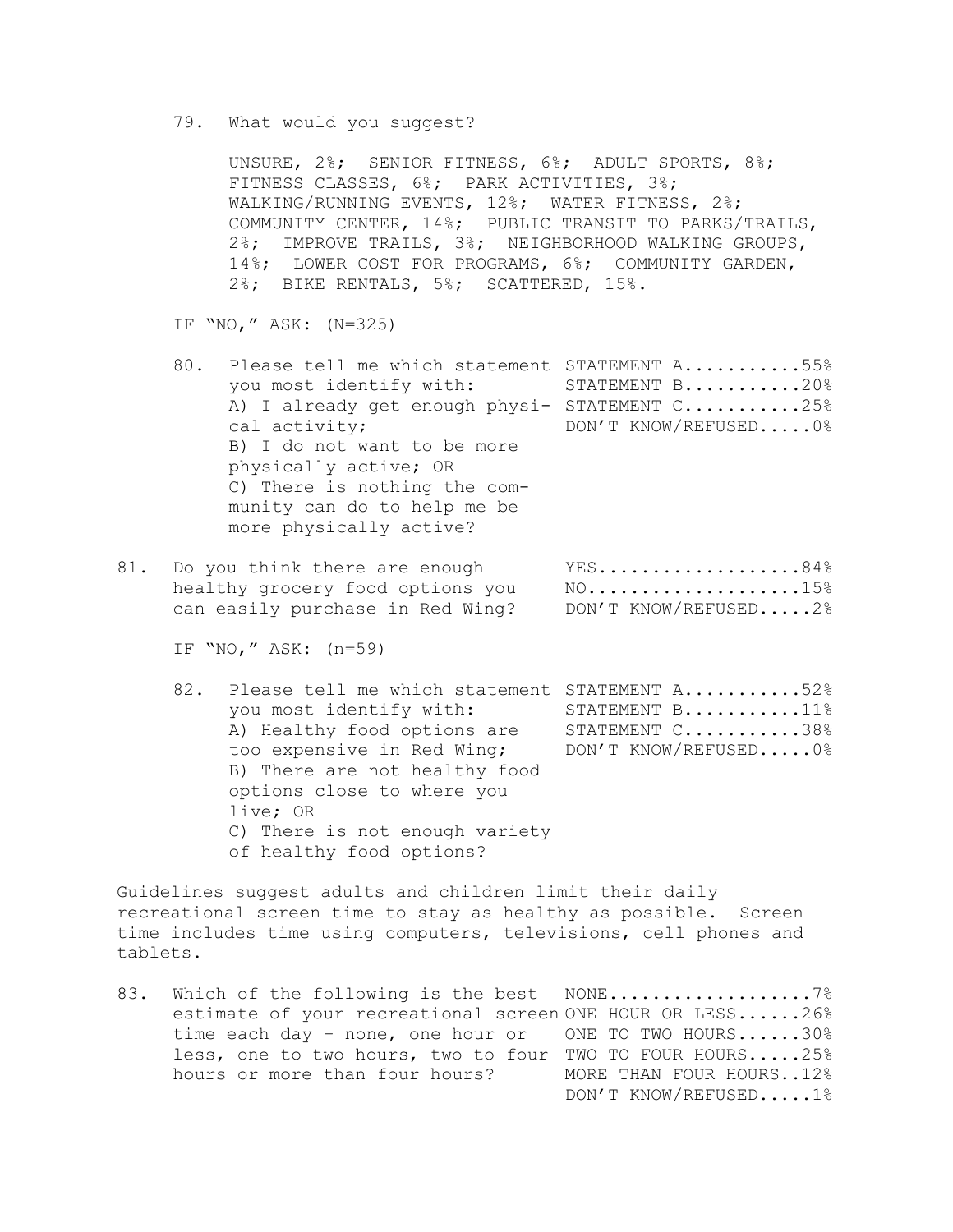Turning to public safety....

| 84.                      | During the past two years, has<br>crime increased, decreased, or<br>remained about the same in your<br>area of the city? |                                                                      |                                                                                                                                                                                                 |  |                          |                          |                                           |                                                    | $INCREASED$ 23%<br>DECREASED8%<br>REMAINED ABOUT SAME63%<br>DON'T KNOW/REFUSED6% |
|--------------------------|--------------------------------------------------------------------------------------------------------------------------|----------------------------------------------------------------------|-------------------------------------------------------------------------------------------------------------------------------------------------------------------------------------------------|--|--------------------------|--------------------------|-------------------------------------------|----------------------------------------------------|----------------------------------------------------------------------------------|
| 85.                      | Do you generally feel safe<br>walking in your neighborhood alone<br>at night?                                            |                                                                      |                                                                                                                                                                                                 |  |                          |                          |                                           | YES90%<br>$NO.$ 10%<br>DON'T KNOW/REFUSED0%        |                                                                                  |
|                          |                                                                                                                          | IF "NO, " $ASK: (n=40)$                                              |                                                                                                                                                                                                 |  |                          |                          |                                           |                                                    |                                                                                  |
|                          |                                                                                                                          |                                                                      | 86. What makes you feel unsafe?                                                                                                                                                                 |  |                          |                          |                                           |                                                    |                                                                                  |
|                          |                                                                                                                          | PATROLLING, 10%.                                                     | NOT ENOUGH LIGHTING, 38%; RISING CRIME, 10%; LOITERING<br>YOUTH, 15%; DRUG PROBLEM, 18%; GANGS, 8%; NOT ENOUGH                                                                                  |  |                          |                          |                                           |                                                    |                                                                                  |
|                          |                                                                                                                          |                                                                      | Keeping in mind, all individual responses are confidential                                                                                                                                      |  |                          |                          |                                           |                                                    |                                                                                  |
| 87.                      |                                                                                                                          | in Red Wing?                                                         | During the past twelve months,<br>were you or a member of your<br>household the victim of a crime                                                                                               |  |                          |                          |                                           |                                                    | $YES$ 14%<br>NO86%<br>DON'T KNOW/REFUSED1%                                       |
|                          |                                                                                                                          | IF "YES," ASK: (n=56)                                                |                                                                                                                                                                                                 |  |                          |                          |                                           |                                                    |                                                                                  |
|                          |                                                                                                                          | the police?                                                          | 88. Did you report the crime to                                                                                                                                                                 |  |                          |                          |                                           |                                                    | $YES$ 91%<br>DON'T KNOW/REFUSED0%                                                |
|                          |                                                                                                                          | IF "NO," ASK: $(n=5)$                                                |                                                                                                                                                                                                 |  |                          |                          |                                           |                                                    |                                                                                  |
|                          |                                                                                                                          |                                                                      | 89. Why didn't you report the crime?                                                                                                                                                            |  |                          |                          |                                           |                                                    |                                                                                  |
|                          |                                                                                                                          |                                                                      | MINOR INCIDENT, 60%; HANDLED ON OWN, 40%.                                                                                                                                                       |  |                          |                          |                                           |                                                    |                                                                                  |
|                          |                                                                                                                          |                                                                      | As I read the following descriptions about the Red Wing Police<br>Department, please tell me if it is very accurate, somewhat<br>accurate, not too accurate or not at all accurate. (READ LIST) |  |                          |                          |                                           |                                                    |                                                                                  |
|                          |                                                                                                                          |                                                                      |                                                                                                                                                                                                 |  | VRA                      | SMA                      | NTA                                       | NAA                                                | DKR                                                                              |
| 90.<br>91.<br>92.<br>93. |                                                                                                                          | Professional?<br>Fair and consistent?<br>Trustworthy?<br>Respectful? |                                                                                                                                                                                                 |  | 56%<br>48%<br>57%<br>58% | 39%<br>38%<br>31%<br>34% | $4\,$ $\,$<br>11%<br>8 <sup>°</sup><br>6% | 0 <sup>°</sup><br>$2\frac{6}{6}$<br>$1\%$<br>$1\%$ | $1\%$<br>$1\%$<br>3%<br>$1\%$                                                    |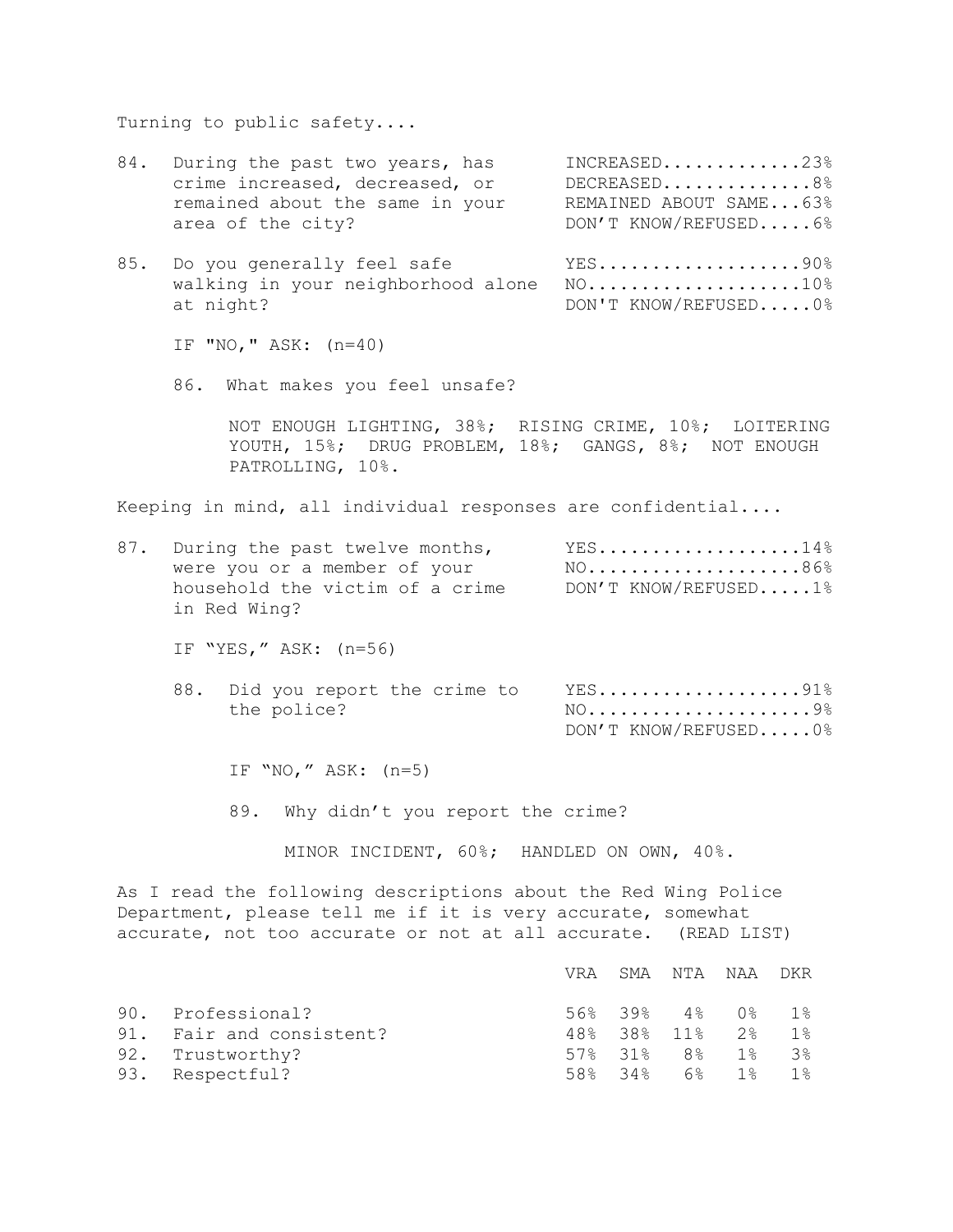VRA SMA NTA NAA DKR

94. Making a positive impact in the Community? 57% 33% 5% 2% 3%

There has been a lot of discussion in the media about police officers wearing body cameras.

95. What is your opinion - do you STRONGLY APPROVE......40% approve or disapprove of Red Wing APPROVE...............56% police officers wearing body DISAPPROVE.............2% cameras? (WAIT FOR RESPONSE) Do STRONGLY DISAPPROVE....1% you feel strongly that way? DON'T KNOW/REFUSED.....2%

It is important for residents to know what to do if a natural or man-made emergency occurs, such as severe weather, fire, forced evacuations, medical emergencies and utility outages.

|                   | 96. In case of an emergency, do you | YES93%               |
|-------------------|-------------------------------------|----------------------|
|                   | know where to find information      | $NO. 7$              |
| about what to do? |                                     | DON'T KNOW/REFUSED1% |

Continuing....

Over the last two years, there have been discussions in Red Wing about people climbing Barn Bluff and painting the large rock face visible from downtown.

97. Which of the following statements STATEMENT A/STRONGLY..26% best represents your opinion: STATEMENT A..........23% A) Painting on Barn Bluff should STATEMENT B/STRONGLY..11% never be allowed; STATEMENT B............7% B) Painting on Barn Bluff should be STATEMENT C/STRONGLY..10% allowed with some restrictions; OR STATEMENT C...........13% C) Painting on Barn Bluff should be DON'T KNOW/REFUSED....10% allowed without any restrictions? (WAIT FOR RESPONSE) Do you feel strongly that way?

IF "STATEMENT B/STRONGLY" OR "STATEMENT B," ASK: (N=72)

98. What should the restrictions be?

UNSURE, 4%; NO OFFENSIVE LANGUAGE, 51%; SIZE LIMIT, 3%; ONLY HISTORICAL SIGNIFICANT, 7%; NO GANG SIGNS, 3%; NO POLITICAL STATEMENTS, 3%; ONLY PATRIOTIC, 3%; NO HATE MESSAGES, 15%; EDUCATIONAL/INFORMATIVE, 11%.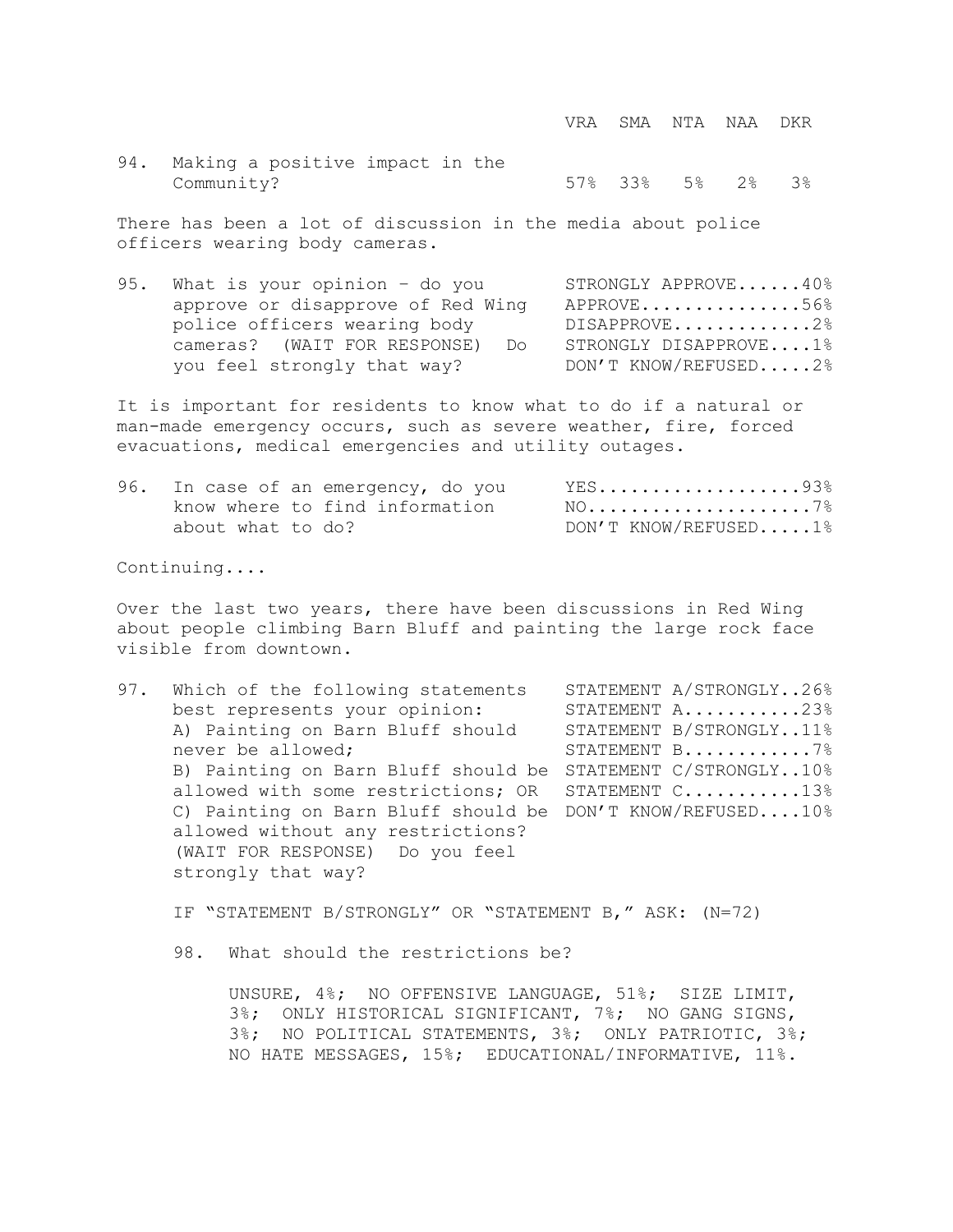| 99. | How important is it to you for the VERY IMPORTANT34% |                         |
|-----|------------------------------------------------------|-------------------------|
|     | city to control the painting of                      | SOMEWHAT IMPORTANT26%   |
|     | Barn Bluff - very important, some-                   | NOT TOO IMPORTANT18%    |
|     | what important, not too important                    | NOT AT ALL IMPORTANT19% |
|     | or not at all important?                             | DON'T KNOW/REFUSED4%    |

Moving on....

100. Do you work outside of the home? NO...................40% (IF "YES," ASK:) Do you work in YES/YES...............29% the City of Red Wing? YES/NO................32% DON'T KNOW/REFUSED.....0%

IF "YES/YES" OR "YES/NO," ASK: (n=240)

| 101. How would you rate the ease          | $EXCELLENT$ 20%      |
|-------------------------------------------|----------------------|
|                                           |                      |
| -- excellent, good, only fair ONLY FAIR8% |                      |
| or poor?                                  | $POOR$ 0             |
|                                           | DON'T KNOW/REFUSED1% |

102. Do you or anyone in your YES..................16% household ride public transit NO....................84% on a regular basis? DON'T KNOW/REFUSED.....0%

IF "YES," ASK: (n=39)

- 103. How would you rate the EXCELLENT..............5% quality of the transit GOOD......................... service in Red Wing - ONLY FAIR.............10% excellent, good, only POOR......................8% fair or poor? DON'T KNOW/REFUSED.....0%
- IF "ONLY FAIR" OR "POOR," ASK: (n=7)

104. Why do you feel that way?

LIMITED TIMES, 43%; FEW STOPS, 14%; TAKES TOO LONG, 14%; UNRELIABLE, 29%.

IF "NO," ASK: (N=201)

105. Why don't you use public transit?

PREFER TO DRIVE, 67%; LIMITED ROUTES, 5%; LIMITED TIMES, 3%; NO REASON, 5%; TAKES TOO LONG, 10%; NEED CAR, 7%; SCATTERED, 3%.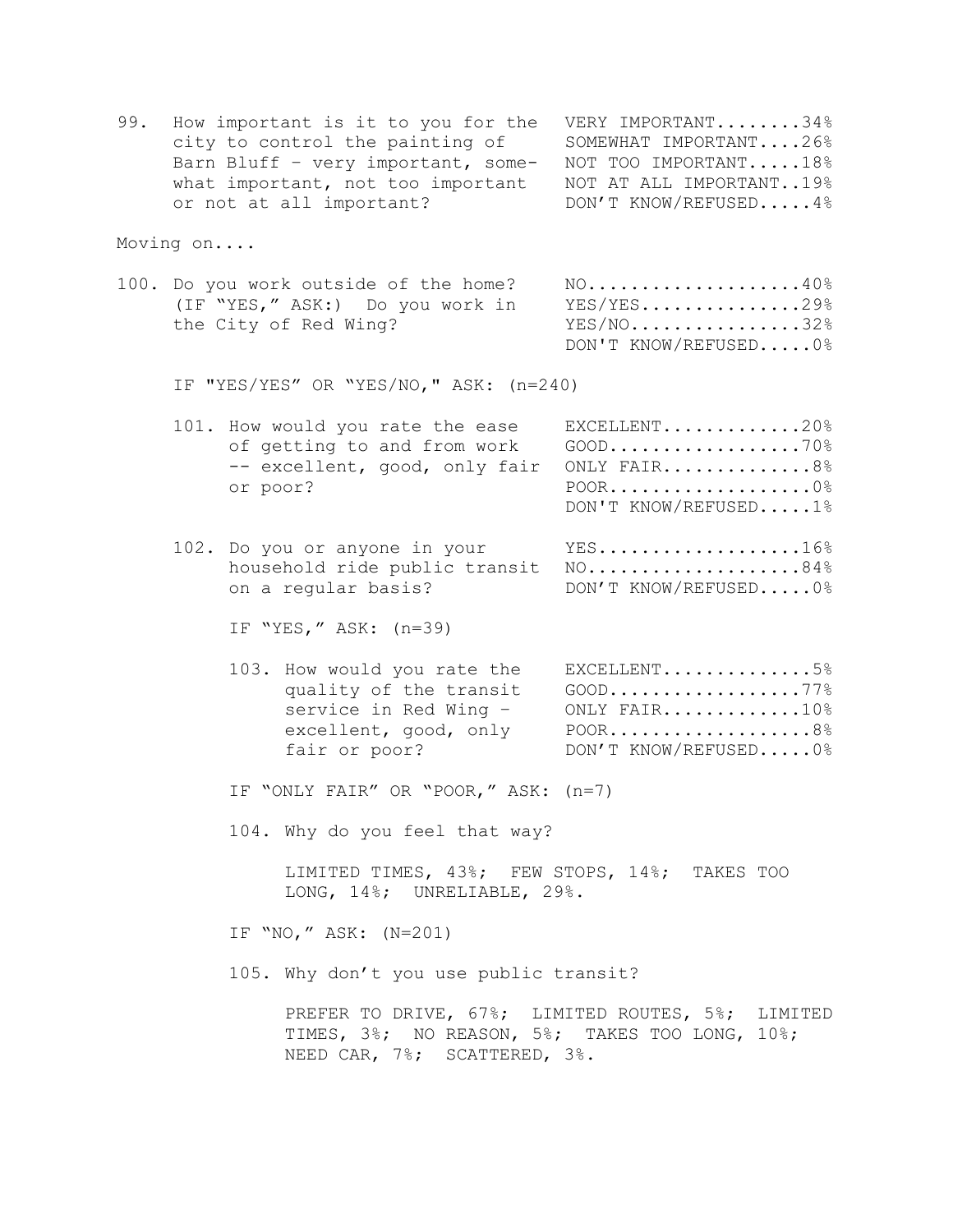106. How would you rate the ease of EXCELLENT.............20% getting from place to place within GOOD...................76% the City of Red Wing – excellent, ONLY FAIR..............3% good, only fair or poor? POOR......................1% DON'T KNOW/REFUSED.....1%

IF "ONLY FAIR" OR "POOR," ASK: (n=13)

107. Why did you rate it as (only fair/poor)?

TOO MUCH TRAFFIC, 8%; ROAD CONSTRUCTION, 46%; FEW TRANSIT OPTIONS, 31%; CARELESS DRIVERS, 8%; LIMITED HANDICAP ACCESS, 8%.

Changing topics....

108. What is your primary source of information about Red Wing City government and its activities?

| LOCAL NEWSPAPER16%                           |  |
|----------------------------------------------|--|
| CHANNEL 6 GOVERNMENT ACCESS CHANNEL14%       |  |
| DIRECT MAIL16%                               |  |
|                                              |  |
| SOCIAL MEDIA, SUCH AS FACEBOOK OR TWITTER15% |  |
| DON'T KNOW/REFUSED1%                         |  |

109. If you could choose the best way for you to receive information about your City government and the issues facing the community, what would it be?

| PUBLIC MEETINGS4%                            |  |
|----------------------------------------------|--|
|                                              |  |
| CITY NEWSLETTER OR OTHER MAILINGS27%         |  |
| LOCAL NEWSPAPER10%                           |  |
|                                              |  |
| CHANNEL 6 GOVERNMENT ACCESS CHANNEL11%       |  |
| WORD OF MOUTH4%                              |  |
|                                              |  |
| SOCIAL MEDIA, SUCH AS FACEBOOK OR TWITTER15% |  |
| DON'T KNOW/REFUSED2%                         |  |
|                                              |  |

110. Do you have access to the Internet? YES....................86% NO....................13% DON'T KNOW/REFUSED.....1%

IF "YES," ASK: (n=345)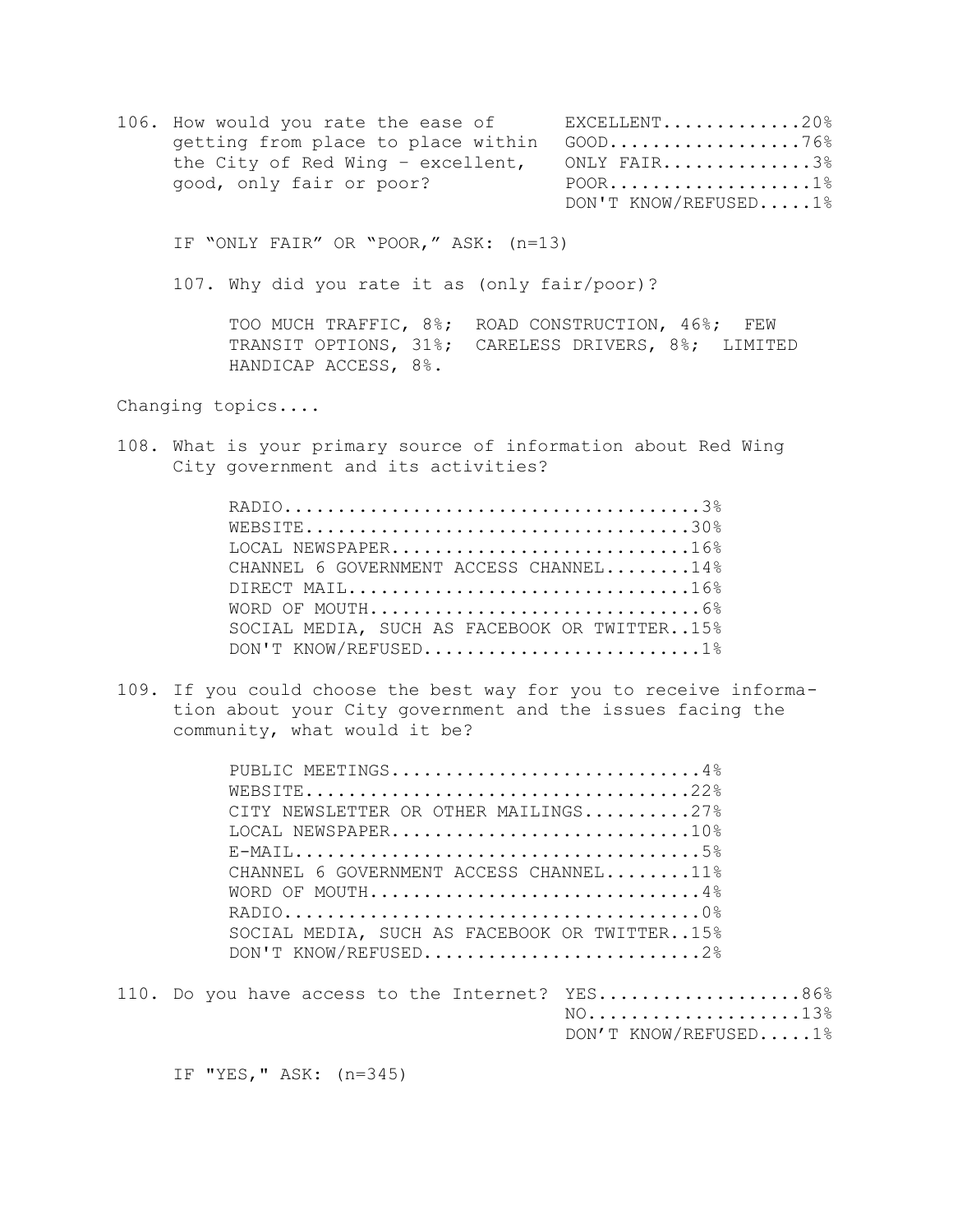111. How interested would you be VERY INTERESTED.......22% in subscribing to receive SOMEWHAT INTERESTED...35% e-mails containing city infor- NOT TOO INTERESTED....21% mation and news – very inte- NOT AT ALL INTERESTED.22% rested, somewhat interested, DON'T KNOW/REFUSED.....0% not too interested or not at all interested?

Now, just a few more questions for demographic purposes....

Could you please tell me how many people in each of the following age groups live in your household. Let's start with the oldest. Be sure to include yourself.

| 112. First, persons 65 or over?                    | $\text{NONE} \ldots \ldots \ldots \ldots \ldots \ldots \ldots 73\%$<br>ONE15%<br>TWO OR MORE12%<br>REFUSED0            |
|----------------------------------------------------|------------------------------------------------------------------------------------------------------------------------|
| 113. Adults under 65?                              | $\text{NONE} \ldots \ldots \ldots \ldots \ldots \ldots 17\%$<br>$ONE$ 22%<br>$TWO$ 56%<br>THREE OR MORE6%<br>REFUSED0% |
| 114. School-aged or pre-school<br>children?        | $\text{NONE} \ldots \ldots \ldots \ldots \ldots \ldots 69\%$<br>ONE14%<br>$TWO$ 13%<br>THREE OR MORE5%<br>REFUSED0%    |
| 115. Do you own or rent your present<br>residence? | $OWN$ 70%<br>RENT30%<br>DON'T KNOW/REFUSED0%                                                                           |
| IF "OWN," ASK: (n=280)                             |                                                                                                                        |

 116. Which of the following cate- UNDER \$75,000..........5% gories contains the approx- $$75,000-\$150,000......35\$$ imate value of your residen- \$150,000-\$250,000.....40% tial property -- under 0VER \$250,000.........19% \$75,000, \$75,000-\$150,000, DON'T KNOW.............0% \$150,000-\$250,000, or over REFUSED................1% \$250,000?